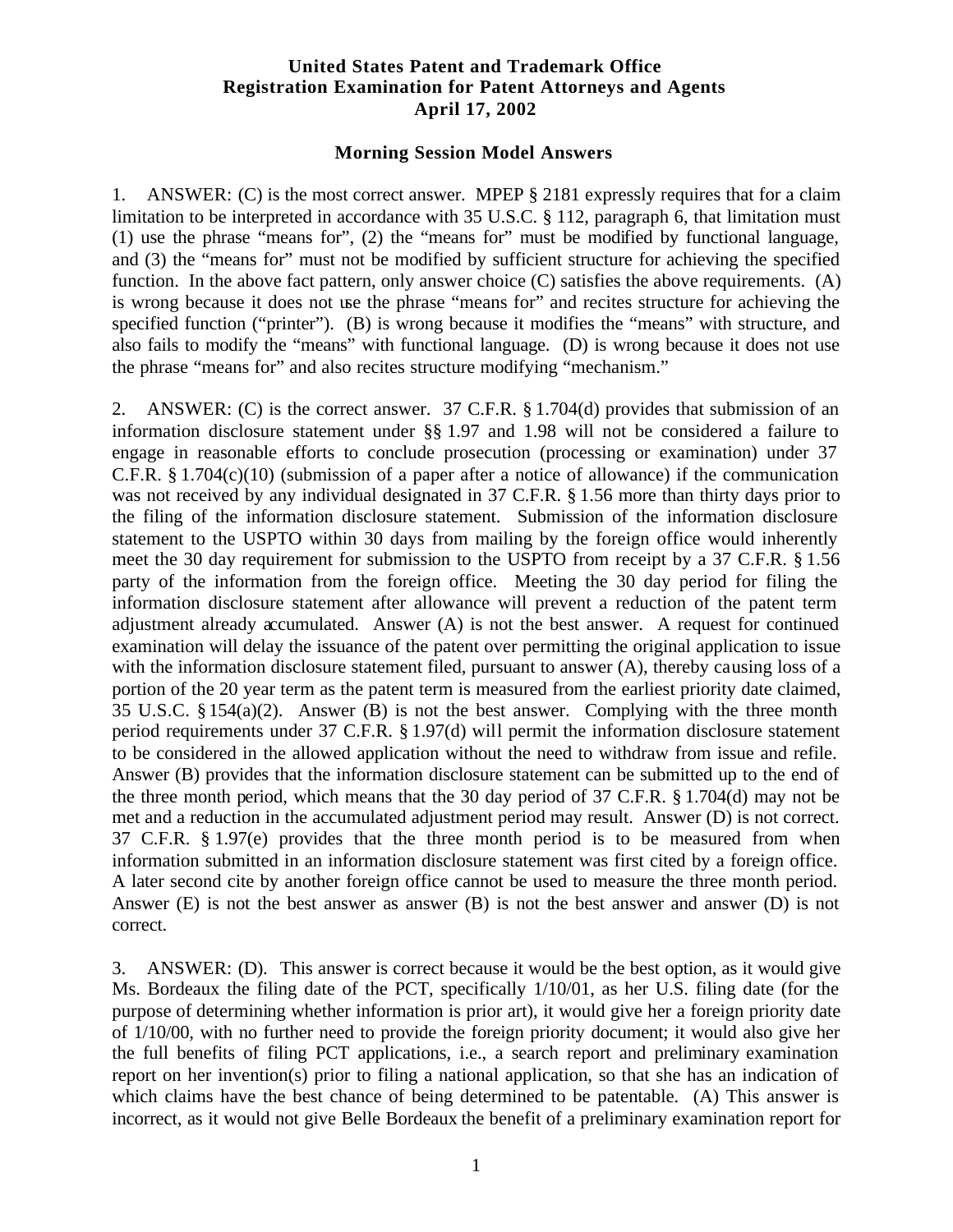her international application, prior to filing the national application. (B) This answer is incorrect because the procedure would not achieve the objective of obtaining an international preliminary search report. It would give Belle Bordeaux a later U.S. filing date, the filing date of the national application, *e.g*., 9/10/01; the invention(s) would be subject to U.S. restriction practice; and the applicant would have to provide a certified copy of the foreign priority document. (C) This answer is incorrect, as a provisional application is not entitled to the right of priority of any other application under 35 U.S.C. §§ 119 or 365(a), or to the benefit of an earlier filing date in the United States under 35 U.S.C. §§ 120, 121 or 365(c). (E) is not correct because (A), (B) and (C) are incorrect.

4. ANSWER: (B) is the most correct answer. 35 U.S.C. § 113 reads "Drawings submitted after the filing date of the application may not be used (i) to overcome any insufficiency of the specification due to lack of an enabling disclosure." Since choice (A) may be done, 37 C.F.R. § 1.111, it is an incorrect answer to the above question. Since choice (C) may be done, 35 U.S.C. § 120, it is an incorrect answer to the above question. Since choice (D) may be done, 37 C.F.R. § 1.121, it is an incorrect answer to the above question. Since choice (E) may be done, 37 C.F.R. § 1.111, it also is an incorrect answer to the above question.

5. ANSWER: (E) is the correct answer. 37 C.F.R. § 1.114(e), effective date August 16, 2000; *see,* "Request for Continued Examination Practice and Changes to Provisional Application Practice; Final Rule," 65 FR 50092, 50097 (Aug. 16, 2000). (E) is correct since the provisions of 37 C.F.R. § 1.114 do not apply to design patent applications. Therefore, choices (A) through (D) are incorrect.

6. ANSWER: The most correct answer is (D). See MPEP §706.07(h), page 700-71, under "IV. IMPROPER CPA TREATED AS RCE." The request for a second CPA filed on December 28, 2001 is improper because the application in which the CPA was filed in has a filing date of December 29, 2000 and is not eligible for the CPA practice. The CPA practice does not apply to applications that have a filing date on or after May 29, 2000. The Office will automatically treat the improper request for a CPA as a Request for Continued Examination under 37 C.F.R. § 1.114. However, the request for a CPA filed on December 28, 2001 does not satisfy the requirements of 37 C.F.R. § 1.114 to be a proper RCE because it lacks the filing fee required by 37 C.F.R. § 1.17, and the required submission under 37 C.F.R. § 1.114. Therefore, the improper CPA will be treated as an improper RCE and the time period set in the last Office action ma iled on June 28, 2001will continue to run. Since the time period expired on December 28, 2001, the application is abandoned. Answers  $(A)$ ,  $(B)$ , and  $(C)$  are incorrect because the request for a second CPA filed on December 28, 2001 is improper and the amendment was not entered. Answer (E) is incorrect because a request for a suspension of action will not be granted if the CPA or the RCE is improper (*e.g.*, a filing date was not accorded in the CPA or the RCE was filed without a submission). See 37 C.F.R. § 1.103, MPEP § 709, page 700-113.

7. ANSWER: (D) is the most correct answer because mere attorney argument, unsupported by factual evidence, is insufficient to establish unexpected results. *See In re Geisler*, 116 F.3d 1465, 1470-71, 43 USPQ2d 1362, 1365-66 (Fed. Cir. 1997). (A) is not the proper choice because such a comparison is required. *See In re Baxter Travenol Labs*., 952 F.2d 388, 392, 21 USPQ2d 1281, 1285 (Fed. Cir. 1991); *In re De Blauwe*, 736 F.2d 699, 705, 222 USPQ 191, 196 (Fed. Cir.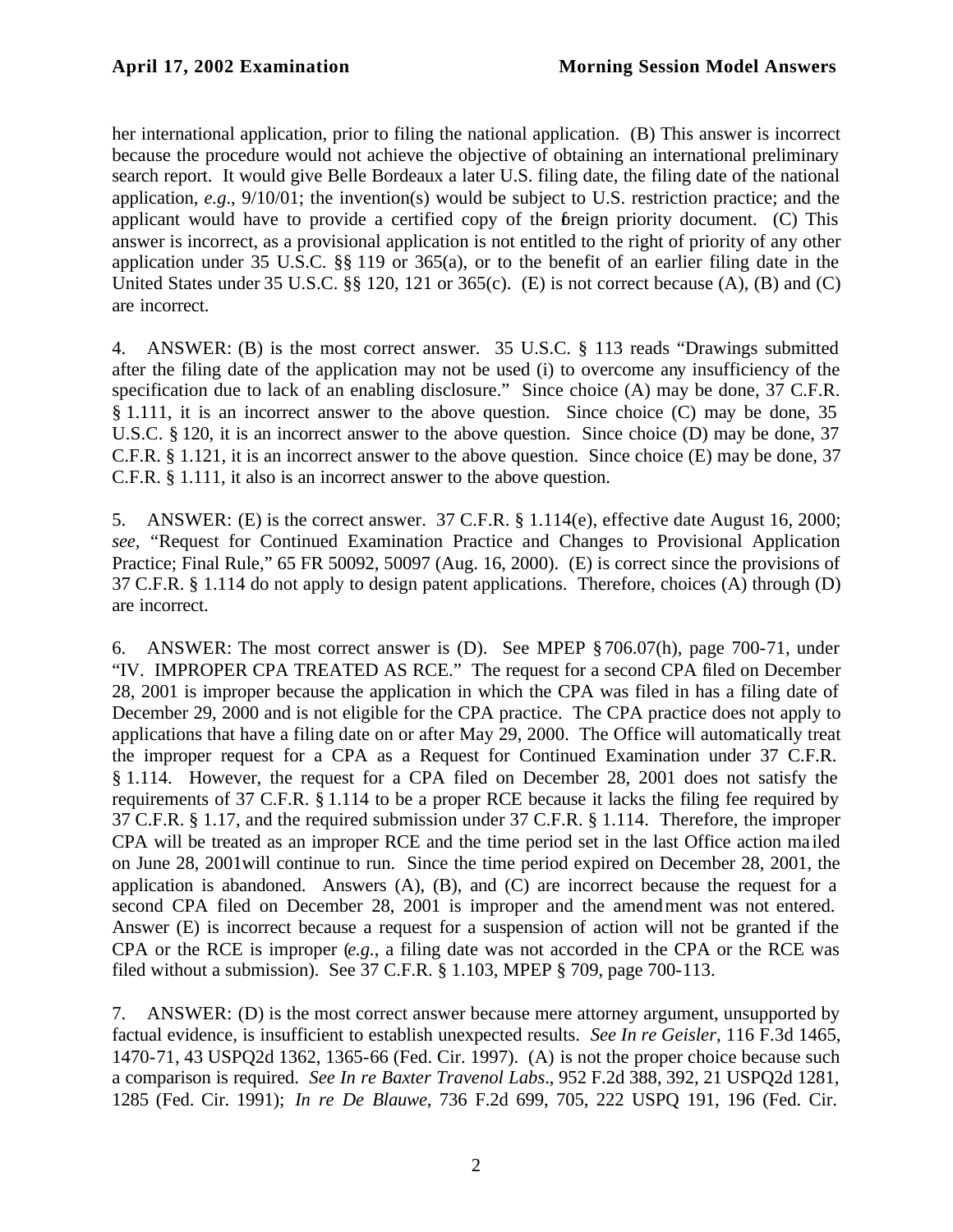1984), and MPEP § 716.02(e). (B) is not the proper choice because evidence relied upon for overcoming a *prima facie* case of obviousness must be commensurate in scope with the claims. See *In re Grasselli*, 713 F.2d 731, 743, 218 USPQ 769, 778 (Fed. Cir. 1983); *In re Clemens*, 622 F.2d 1029, 1035, 206 USPQ 289, 296 (CCPA 1980), and MPEP § 716.03(a). (C) is not the proper choice because the unobviousness of a broader range recited in a claim can be proven by a narrower range of data provided that one of ordinary skill in the art could ascertain a trend in the data which would allow that person to reasonably extend the probative value of the data to the broader range. *See In re Kollman*, 595 F.2d 48, 56, 201 USPQ 193, 199 (CCPA 1979), and MPEP § 717.02(d). (E) is not the proper choice because the relied-upon evidence can be in the specification. *See In re Soni*, 54 F.3d 746, 750, 34 USPQ2d 1684, 1687 (Fed. Cir. 1995).

8. ANSWER: The correct answer is (D). The prior art exception in 35 U.S.C. § 103(c) only applies to references that are only prior art under 35 U.S.C. § 102(e), (f), or (g). In this situation, the Jones patent qualifies as prior art under  $\S$  102(a) because it was issued prior to the filing of the Clark application. See MPEP § 706.02(l)(3). Also, evidence or common ownership must be, but has not been, presented. Mere argument or a statement alleging common ownership does not suffice to establish common ownership. Answer (A) is a proper reply in that it addresses the examiner's rejection by specifically pointing out why the examiner failed to make a prima facie showing of obviousness. See 37 C.F.R. § 1.111. Answer (B) is a proper reply. See MPEP § 715. Answer (C) is a proper reply. See MPEP § 716. Answer (E) is a proper reply because perfecting a claim of priority to an earlier filed German application disqualifies the Jones reference as prior art.

9. ANSWER: (C), not being in accord with proper USPTO practice and procedure, is the most correct answer. As stated in "Guidelines for Examination of Patent Applications under 35 U.S.C. § 112, ¶ 1, 'Written Description' Requirement," 66 F.R. 1099, 1107 (Jan. 5, 2001), middle column, "A general allegation of 'unpredictability in the art' is not a sufficient reason to support a rejection for lack of adequate written description." (A), being in accord with proper USPTO practice and procedure, is not correct. As stated in "Guidelines for Examination of Patent Applications under 35 U.S.C. § 112, ¶ 1, 'Written Description' Requirement," 66 F.R. 1099, 1107 (Jan. 5, 2001), left column, "A description as filed is presumed to be adequate… ." (B), being in accord with proper USPTO practice and procedure, is not correct. As stated in "Guidelines for Examination of Patent Applications under 35 U.S.C. § 112, ¶ 1, 'Written Description' Requirement," 66 F.R. 1099, 1107 (Jan. 5, 2001), "A description as filed is presumed to be adequate, unless or until sufficient evidence or reasoning to the contrary has been presented by the examiner to rebut the presumption.<sup>65</sup> ...The examiner has the initial burden of presenting by a preponderance of evidence why a person skilled in the art would not recognize in an applicant's disclosure a description of the invention defined by the claims.<sup>66</sup> (footnotes not reproduced). (D), being in accord with proper USPTO practice and procedure, is not correct. As stated in "Guidelines for Examination of Patent Applications under 35 U.S.C. § 112, ¶ 1, 'Written Description' Requirement," 66 F.R. 1099, 1107 (Jan. 5, 2001), left column, "[W]hen filing an amendment, applicant should show support in the original disclosure for new or amended claims.<sup>59</sup>" Footnote 59 states, "*See* MPEP §§ 714.02 and 2163.06 ('Applicant should… specifically point out the support for any amendments made to the disclosure.')." (E), being in accord with proper USPTO practice and procedure, is not correct. As stated in "Guidelines for Examination of Patent Applications under 35 U.S.C. § 112, ¶ 1, 'Written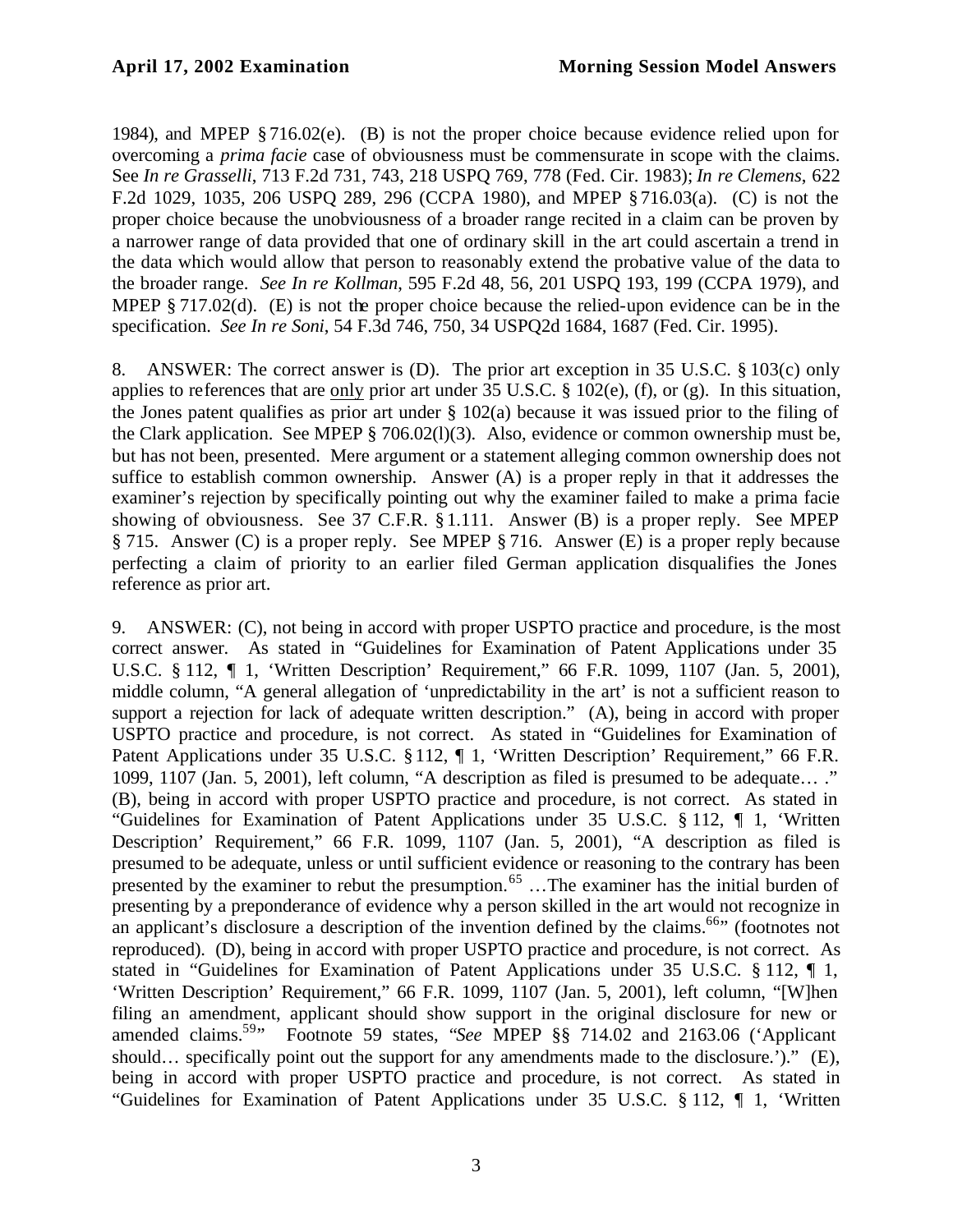Description' Requirement," 66 F.R. 1099, 1106 (Jan. 5, 2001), right column, "[W]hen there is substantial variation within a genus, an applicant must describe a sufficient variety of species to reflect the variation within the genus."

10. ANSWER: The correct answer is (A). See 37 C.F.R. § 1.48(f)(1) wherein the first submission of an executed oath or declaration under 37 C.F.R. § 1.63 by any of the inventors during the pendency of the application will act to correct the earlier identification of inventorship in the unexecuted declaration. Answer (B) is wrong because a new executed oath or declaration was not filed. Answer (C) is wrong because (1) a petition under § 1.48(a) is not required, (2) the petition is incomplete because it lacks a statement by the newly discovered inventor that the error occurred without deceptive intention on his part, and (3) the declaration fails to list the other two inventors. Answer (D) is wrong because (1) a petition under § 1.48(a) is not required and (2) the petition is incomplete because it lacks a new oath or declaration, which lists the newly discovered inventor in addition to the inventors already named. Answer (E) is incorrect because answers (B), (C) and (D) are incorrect.

11. ANSWER: (B) is the most correct answer. 35 U.S.C. § 102(e)(1) provides that a USPTO published application, based on an earlier international application, has prior art effect as of its international filing date, if the international application designated the United States, and was published in English. Because in the above fact pattern, the international application designated the United States and was published in English, the USPTO published application is entitled to its international filing date of February 27, 1997 for prior art purposes. (A) is wrong because the Japanese filing date is relevant under 35 U.S.C. § 119 only for priority, but not for prior art purposes. (C) and (E) are wrong because they recite prior art dates that are later than February 27, 1997. (D) is wrong because the amendments to  $\S$  102(e) by the American Inventors Protection Act of 1999 make the national stage entry date irrelevant for prior art purposes.

12. ANSWER: (E) is the most correct answer. 35 U.S.C. § 102(e)(2), as amended by the American Inventors Protection Act, provides that a United States patent is prior art as of its earliest filing date in the United States. Section 102(e)(2) also specifically notes that a patent is not entitled to any international application filing date for prior art purposes. Because in the above fact pattern, no application was ever filed in the United States, the patent is not entitled to any prior art date earlier than its issue date, December 1, 2001. (A) is wrong because the Japanese filing date is relevant under 35 U.S.C. § 119 only for priority and not prior art purposes. (B) is wrong because while a USPTO published application may be entitled to its international filing date under section 102(e)(1), a United States patent is not entitled to any international filing date under section  $102(e)(2)$ . (C) is wrong because while the publication of an international application in English has its own prior art effect as a reference, it is not relevant to the prior art effect of the United States patent. (D) is wrong because national stage entry of an international application is not to be confused with a United States filing date. While the version of section 102(e) that existed prior to the American Inventors Protection Act expressly provided for prior art effect as fulfillment of certain national stage requirements, the amended section 102(e) no longer provides for that prior art effect, thus making national stage entry irrelevant for 102(e) prior art purposes.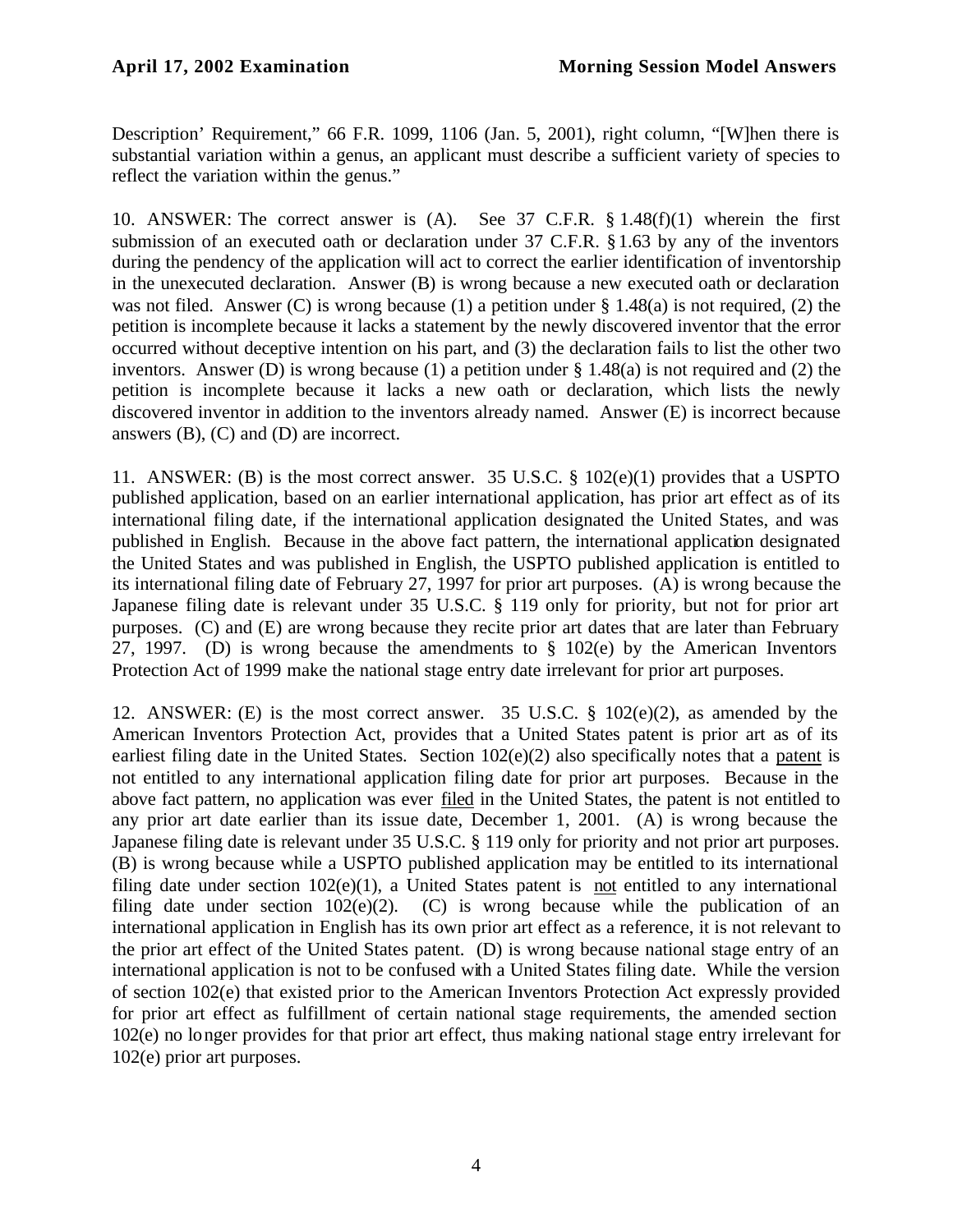13. ANSWER: (C) is the most correct answer. 35 U.S.C. § 41(e) reads "The Director may waive the payment of any fee for any service or material related to patents in connection with an occasional or incidental request made by a department or agency of the Government, or any officer thereof." The statute, however, does not make a government agency a small entity. Choices (A), (B), (D) and (E) are not correct because 37 C.F.R. § 1.27(a) recites these four items as qualifying for small entity status.

14. ANSWER: (B) is the most correct answer. Third party requesters do not have the option of attending interviews. See 37 C.F.R. § 1.560(a), which provides, in part, "[r]equests that reexamination requesters participate in interviews with examiners will not be granted." As to (A) and (C) through (E), each item is founded on a portion of §1.560(b), which states "(b) In every instance of an interview with an examiner in an *ex parte* reexamination proceeding, a complete written statement of the reasons presented at the interview as warranting favorable action must be filed by the patent owner. An interview does not remove the necessity for response to Office actions as specified in § 1.111. Patent owner's response to an outstanding Office action after the interview does not remove the necessity for filing the written statement. The written statement must be filed as a separate part of a response to an Office action outstanding at the time of the interview, or as a separate paper within one month from the date of the interview, whichever is later."

15. ANSWER: (C). MPEP § 406. Answer (C) is a true statement because the Ben may appoint a registered practitioner to represent him. Answer (A) is incorrect because the power of a principal attorney will be revoked or terminated by his or her death. Such a revocation or termination of the power of the principal attorney will also terminate the power of those appointed by the principal attorney. Therefore, Chris's associate power of attorney is revoked and Chris cannot continue representing Ben without a new power of attorney from Ben. Furthermore, the Office will send correspondence to both Chris and Ben in the event of notification of Able's death. (B) is not the best answer because it suggests Ben may appoint a non-practitioner to prosecute the application and because it does not require the power of attorney to be executed (*cf.* answer (C)). (D) is not the best answer because it includes (B). (E) is false because (C) is true.

16. ANSWER: (E) is correct. A communication mailed within the time given for response in accordance with the procedure of 37 C.F.R. § 1.8 or 1.10 is considered timely filed even if it is received after the date a reply is due. In (E), the letter was not mail in accordance with 37 C.F.R.§ 1.8 or 1.10. Therefore, the letter would be considered filed when it is received in the USPTO. 37 C.F.R. § 1.311(a) states, "This three month period is not extendable." Without complying with 37 C.F.R. § 1.8 or 1.10, the filing date of the letter is the date it was received in the USPTO, i.e., February 15, 2002, which is after the due date for payment of the issue fee, February 13, 2002. (A) is wrong because the reason given for abandonment is incorrect. The application becomes abandoned for the reasons expressed in (E). Although 37 C.F.R. § 1.311(b) provides that the submission of an incorrect issue fee (or other post-allowance fees set forth in 37 C.F.R. § 1.18) operates as a request to charge the correct issue fee, it does not change the fact that Jill's letter is received by the USPTO after expiration of the non-extendable statutory three month period for payment of the issue fee. (B) is wrong because the application will become abandoned because Jill's letter will be received by the USPTO after expiration of the non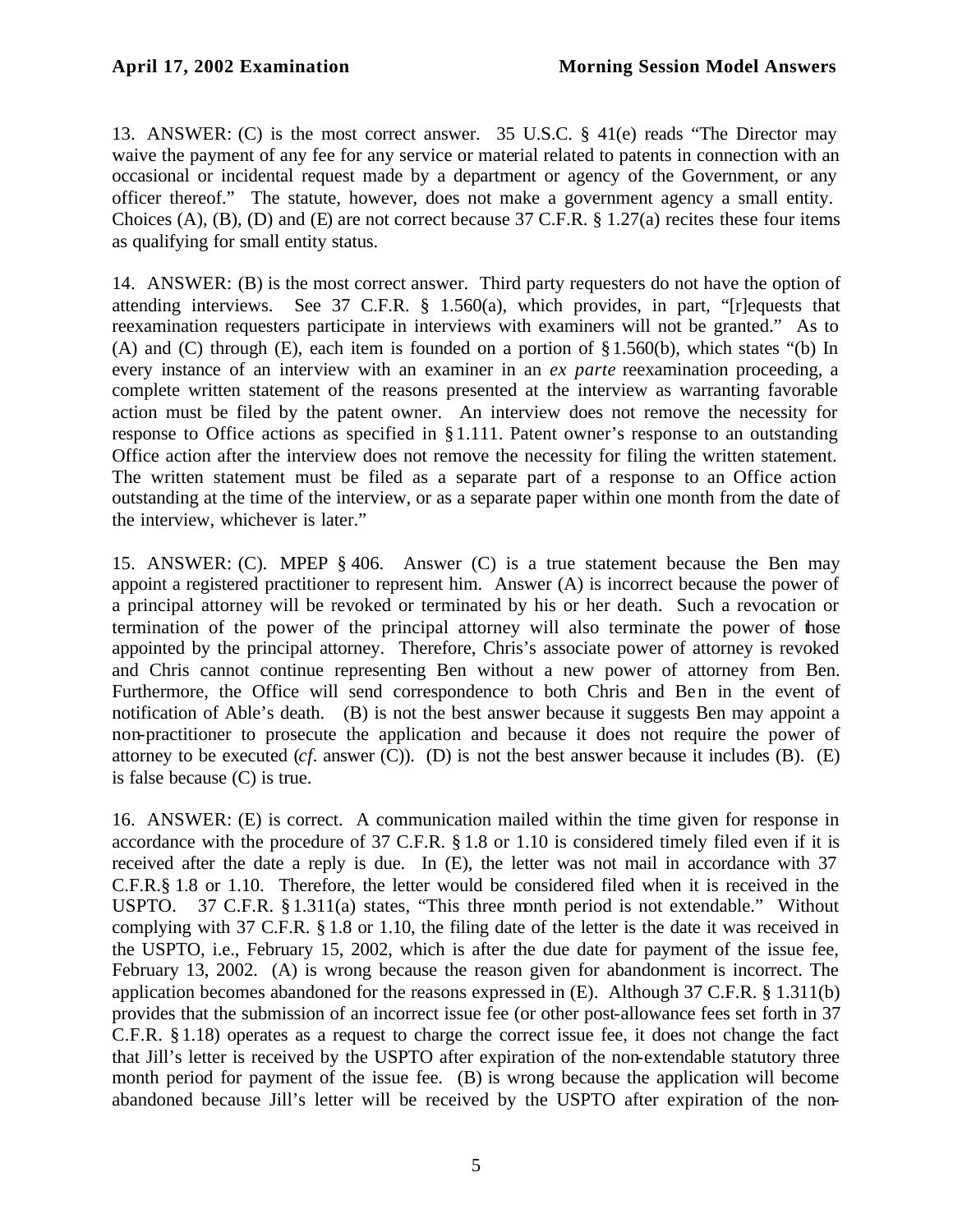extendable statutory three month period. (C) is wrong because the period for payment of the issue fee was not extendable by petition. The period is set by statute. 35 U.S.C. § 151. Abandonment occurred because Jill's letter was received by the USPTO after expiration of the non-extendable statutory three month period. A petition for an extension of time was not available in this case. (D) is wrong because the reason for abandonment is wrong. Filing the form is optional. Although 37 C.F.R. §1.311(b) provides that the submission of a completed Office-provided issue fee transmittal form, PTOL-85B, operates as a request to charge the correct issue fee (or other post-allowance fees set forth in 37 C.F.R. §1.18) to any deposit account identified in a previously filed authorization to charge fees, it does not change the fact that Jill's letter was received by the USPTO after expiration of the non-extendable statutory three month period.

17. ANSWER: (D) is correct. An original plant or utility application filed on or after May 29, 2000 is eligible for patent term adjustment. See 35 U.S.C. §154(b)*,* 37 C.F.R. §1.702 and MPEP § 2730 . Since a continued prosecution application (CPA) filed under 37 C.F.R. § 1.53(d) is a new (continuing) application, a CPA filed on or after May 29, 2000 is eligible for patent term adjustment. See MPEP § 2730. Applications filed on or after June 8, 1995 may accrue patent term extension under 35 U.S.C. §154(b), but patent term extension is much more limited that PTA and should not be confused with PTA. Accordingly, Answers (A) and (B) are wrong. Answer (C) is wrong because design applications are not eligible for patent term adjustment. See 37 C.F.R. § 1.702 and MPEP § 2730. Answer (E) is wrong because a request for continued examination (RCE) under 35 U.S.C. § 132(b) and 37 C.F.R. § 1.114 is not a new application and filing an RCE in an application filed before May 29, 2000 will not cause the application to become eligible for patent term adjustment. See MPEP § 2730.

18. ANSWER: (C) is the most correct answer. *See*, "Guidelines for Examination of Patent Applications under 35 U.S.C. §112, ¶ 1, 'Written Description' Requirement," 66 F.R. 1099, 1105 (Jan. 5, 2001) left column, first paragraph. "The claimed invention as a whole may not be adequately described if the claims require an essential or critical feature that is not described in the specification and is not conventional in the art or known to one of ordinary skill in the art." (A) is not the most correct answer. *See*, "Guidelines for Examination of Patent Applications under 35 U.S.C. § 112, ¶ 1, 'Written Description' Requirement," 66 F.R. 1099, 1104 (Jan. 5, 2001) right column, last paragraph. Describing an actual reduction to practice of the claimed invention is a means of showing possession of the invention. (B) is not the most correct answer. *See*, "Guidelines for Examination of Patent Applications under 35 U.S.C. §112, ¶ 1, 'Written Description' Requirement," 66 F.R. 1099, 1104 (Jan. 5, 2001) right column, last paragraph. (D) is not the most correct answer. *See*, "Guidelines for Examination of Patent Applications under 35 U.S.C. § 112, ¶ 1, 'Written Description' Requirement," 66 F.R. 1099, 1105 (Jan. 5, 2001), left column, second paragraph, which states, "While there is no *in haec verba* requirement, newly added claim limitations must be supported by in the specification through express, implicit, or inherent disclosure." (E) is not the most correct answer. *See*, "Guidelines for Examination of Patent Applications under 35 U.S.C. § 112, ¶ 1, 'Written Description' Requirement," 66 F.R. 1099, 1105 (Jan. 5, 2001), left column, second paragraph, which states, "An amendment to correct an obvious error does not constitute new matter where one skilled in the art would not only recognize the existence of the error in the specification, but also recognize the appropriate correction."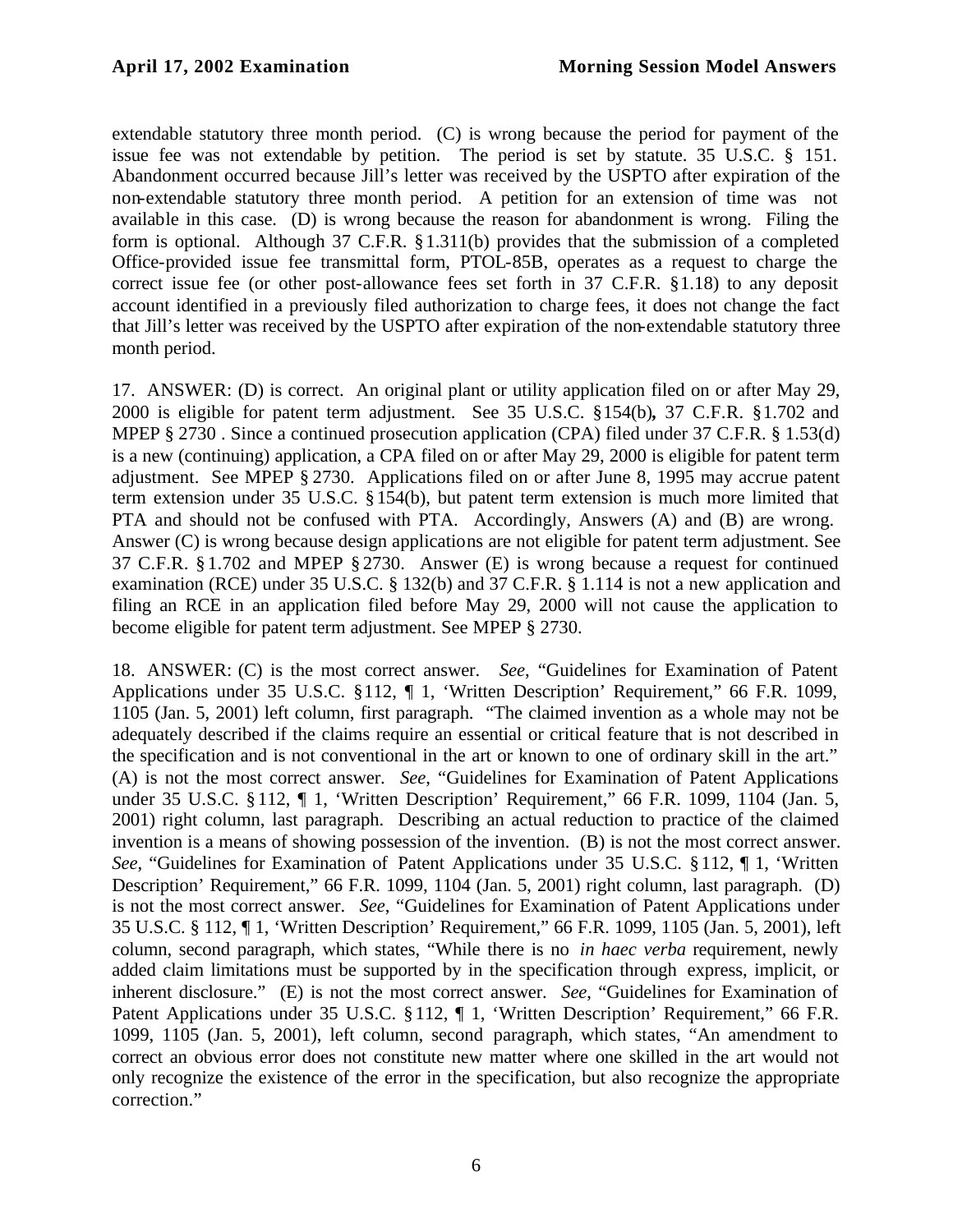19. ANSWER: (B). 37 C.F.R. § 1.153(d)(I)(i)(B). A design application is eligible for continuing prosecution application procedures. 37 C.F.R. § 1.114 (e)(4) explains that RCE procedure is not available for design applications, therefore (A) and (C) are wrong. Answer (D) is wrong because under 37 C.F.R. §1.53(d) the filing date of the application (A#1) must be before May 29, 2000. Answer (E) is wrong for the same reason.

20. ANSWER: The model answer is choice (E). 37 C.F.R. § 1.14(b)(4). MPEP § 102, "Information as to status of an Application." Under 37 C.F.R. §1.14, the Office may provide status information for pending patent applications that claim the benefit of the filing date of an application for which status information may be provided. Hence information will only be available on this basis for subsequently filed applications. Answer (A) is incorrect because information may be available for subsequently filed applications. Answers (B) and (C) are incorrect because only status information, not copies of the application, are provided. Answer (C) is also incorrect because a claim for benefit under 35 U.S.C. §120 must be made before status information will be provided. Answer (D) is incorrect because status information is only given for subsequently filed applications.

21. ANSWER: (C) is the most correct answer. *See* 37 C.F.R.  $\S 1.322(a)(2)(i)$  ("There is no obligation on the Office to act on or respond to a submission of information or request to issue a certificate of correction by a third party under paragraph  $(a)(1)(iii)$  of this section"). See MPEP § 1480. (A), (B) and (E) are incorrect because they indicate that the USPTO must take some mandatory action as a result of the third party notification, while 35 U.S.C. § 254 and 37 C.F.R.  $§ 1.322(a)(2)(i)$  leave whether and how to respond to such a third party notification to the discretion of the USPTO Director. (D) is incorrect. *See* 37 C.F.R. § 1.322(a)(2)(ii) ("Papers submitted by a third party under this section will not be made of record in the file that they relate to nor be retained by the Office").

22. ANSWER: (A) is the correct answer. The phrase "consisting of" excludes any step not specified in the claim. MPEP §2111.03. Thus, a claim that depends from a claim which "consists of" the recited steps cannot add a step. Id. Here, the dependent claim adds the step of cooling. Answer (B) is incorrect because the transitional term "comprising" is inclusive or openended and does not exclude additional, unrecited steps. MPEP § 2111.03. Answers (C) and (D) are incorrect because the terms "including" and "characterized by" are synonymous with the term "comprising." MPEP § 2111.03. Answer (E) is incorrect because Answer (C) and Answer (D) are incorrect.

23. ANSWER: The correct answer is (E). PCT Article 22 was recently amended to permit applicant to delay entry into the national stage until 30 months from the earliest claimed priority date, regardless of whether a Demand was filed within 19 months from said date. The change is effective for international applications where the former Article 22 time limit of 20 months expired on or after 01 April 2002.

24. ANSWER: (B) is the correct answer. It is inappropriate and injudicious to disregard any admissible evidence in any judicial proceeding. *Stratoflex, Inc. v. Aeroquip Corp.,* 713 F.2d 1530, 218 USPQ 871 (Fed. Cir. 1983). The examiner has not analyzed the data in the declaration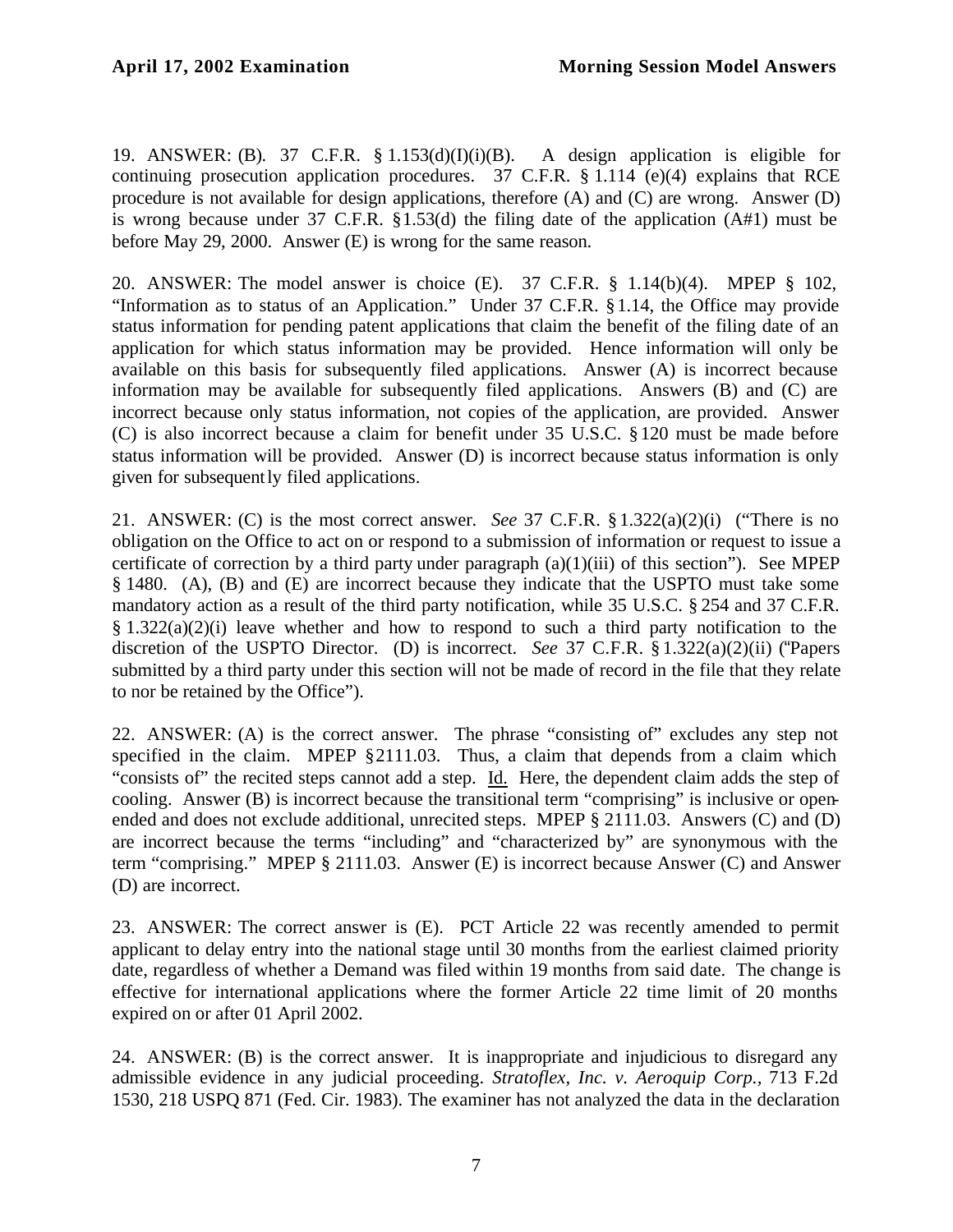nor provided an explanation as to why the declaration did not overcome the rejection. Furthermore, the rejection has not been reviewed anew in light of the declaration. The examiner should have reweighed the entire merits of the *prima facie* case of obviousness in light of the data. *In re Hedges*, 783 F.2d 1038, 1039, 228 USPQ 685, 686 (Fed. Cir. 1986). Accordingly, Block should ask that the rejection be reconsidered and file a Notice of Appeal to safeguard his interest for a review of the rejection by the Board of Patent Appeals and Interferences if the rejection is not reconsidered. 37 C.F.R. § 1.116. (A) is wrong because there is no evidence that the examiner made any review of the declaration. (C) is wrong because whether or not Reference X provides an enabling disclosure for Block's invention is immaterial to the question of obviousness. If there were to be a question of enabling disclosure for Reference X, it would be with respect to the "Q" ball relied upon by the examiner, not applicant's "Y" ball. (D) is wrong because whether or not Reference X provides a written description for Block's invention is immaterial to the question of obviousness raised by the examiner. (E) is wrong because the issue is one of obviousness under 35 U.S.C. § 103, not identity under 35 U.S.C. § 102. Given that the examiner has rejected the claim under 35 U.S.C. §103 and not under § 102, the examiner has already conceded that the "Q" and "Y" balls are not the same.

25. ANSWER: (E) is correct. (A), (B), (C), and (D) are wrong because 35 U.S.C.  $\S$  154(a)(2), in pertinent part, provides that a patent "grant shall be for a term beginning on the date on which the patent issues and ending 20 years from the date on which the application for the patent was filed in the United States… ." An adjustment of the patent term due to examination delay for original patent applications filed on or after June 8, 1995, and before May 29, 2000, is provided by 37 C.F.R. § 1.701. As to (D), the period of adjustment for the application involved in the interference is not adjusted by the period prosecution is suspended in an application related to the application in interference. The period of adjust for the application in interference is governed by the provisions of 37 C.F.R.  $\S 1.701(c)(1)(i)$ , as opposed to the provisions of 37 C.F.R.  $§ 1.701(c)(1)(ii)$ , which pertain to adjustment of the term of an application wherein prosecution is suspended due to an interference proceeding not involving that application. As to (E), the adjustment involves extending the patent term from the expiration date of the patent by the period of the delay. The manner of calculating the period of the delay is provided in subsection  $701(c)(1)(i)$ , which recites:

With respect to each interference in which the application was involved, the number of days…in the period beginning on the date the interference was declared…to involve the application in the interference and ending on the date that the interference was terminated with respect to the application… .

26. ANSWER: (B) is the most correct answer. Under 37 C.F.R. § 1.26(b), "Any request for refund must be filed within two years from the date the fee was paid." *See*, "Changes to Implement the Patent Business Goals, Final Rule," 65 F.R. 54604, 54608, middle column (September 8, 2000), 1238 O.G. 77 (Sept. 19, 2000). (A) is not the most correct answer. 37 C.F.R. § 1.26(a). *See*, "Changes to Implement the Patent Business Goals, Final Rule," 65 F.R. 54604, 54608, right column (September 8, 2000), 1238 O.G. 77 (Sept. 19, 2000). (C) is not the most correct answer. 37 C.F.R. § 1.52(b)(6) provides that other than in a reissue application, the paragraphs of the specification of an application may be numbered at the time the application is filed. *See*, "Changes to Implement the Patent Business Goals, Final Rule," 65 F.R. 54604, 54620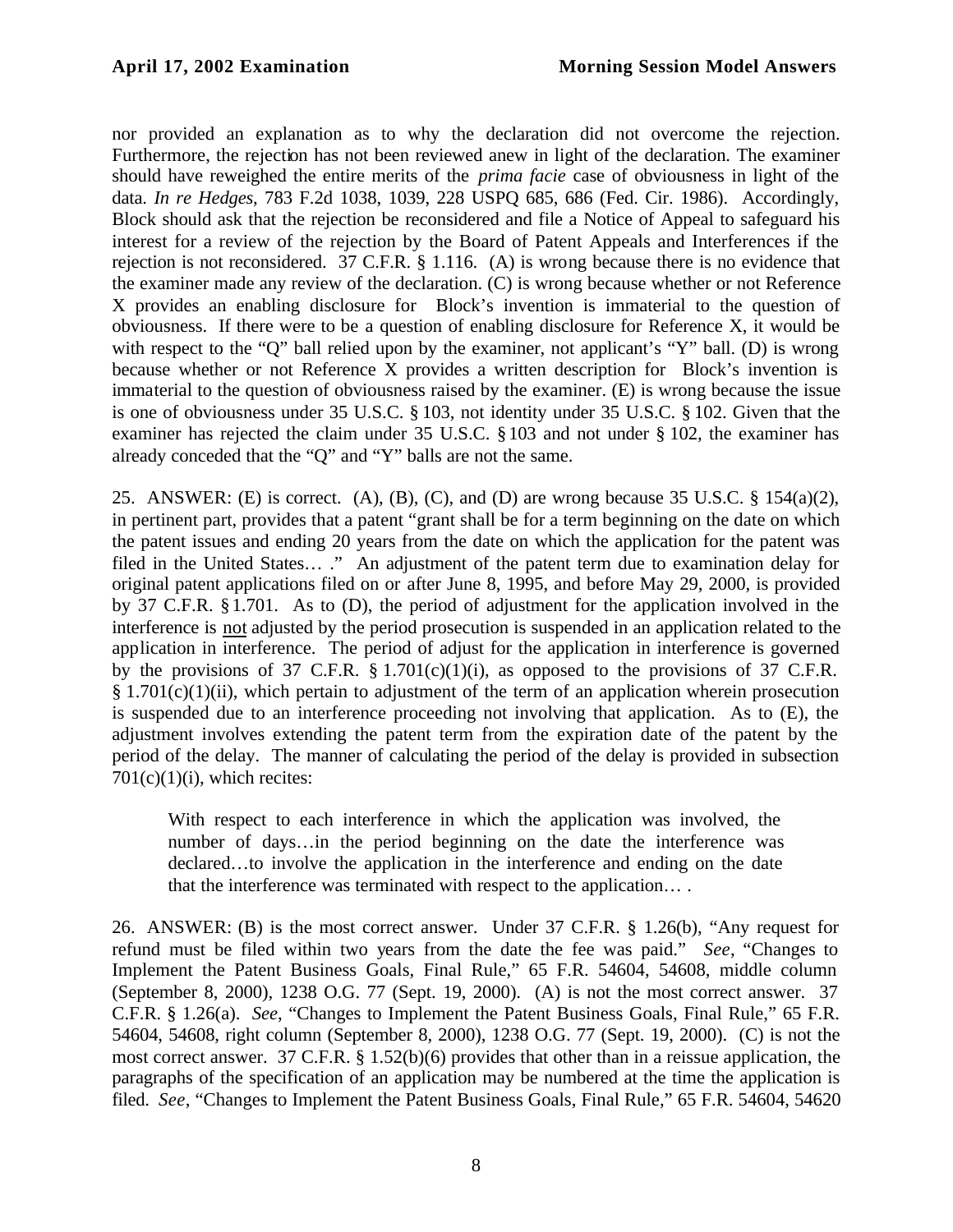(left column), 54621 (Comments 22, 23, 24, and 25, and responses) (September 8, 2000), 1238 O.G. 77 (Sept. 19, 2000). (D) is not the most correct answer. 37 C.F.R. § 1.52(d)(2) provides for that an English language translation of the non-English language provisional application will not be required in the provisional application. (E) is not the most correct answer. 37 C.F.R. § 1.52(e)(5). *See*, "Changes to Implement the Patent Business Goals, Final Rule," 65 F.R. 54604, 54621, left column (September 8, 2000), 1238 O.G. 77 (Sept. 19, 2000).

27. ANSWER: The best answer is (E). The original deadline for responding to the Office action was one month from December 12, 2001, *i.e*. January 12, 2002. A one-month extension of time would be required for a response filed from January 12, 2002 to February 12, 2002. Answers (B) and (D) are incorrect because the responses are not timely. Answer (B) is also incorrect because a proper reply must include an election even if the restriction requirement is traversed (MPEP § 818.03(b)). Furthermore, although small entity status entitles an applicant to pay reduced fees, small entity status does not change the manner in which restriction requirements are considered. Answer (A) is incorrect because the reply must be in writing. See, *e.g*., MPEP § 818.03(a). Answer (C) is incorrect because the Reply to Office Action does not make an election and because it does not specifically point out the supposed errors in the Examiner's action. See MPEP § 818.03(a).

28. ANSWER: The best answer is (C). Answers (A) and (B) are incorrect because they attempt to distinguish the claim on the basis of a feature that is not recited in claim 6, *i.e*., the substance is interspersed throughout the salt lick. *Cf*. claim 8. Answer D similarly relies on a feature that is not set forth in claim 6, *i.e*., presence of substance XYZ. With regard to Answer (E), a mere conclusory statement that the claim was carefully drafted to distinguish over the prior art is unlikely to be persuasive without reference to distinguishing features set forth in the cla im.

29. ANSWER: The best answer is (C). MPEP §2141.01(a). Answer A is incorrect because under the facts of the question there is no teaching or suggestion to combine the teachings of Deere and Doe. Moreover, what is inherent is not necessarily obvious. Answer B is incorrect because the test under § 103 is whether the claimed invention would have been obvious to one of ordinary skill in the art at the time the invention was made. The test is not whether it would have been obvious to the inventor. Answer (D) is incorrect at least because the background facts specifically state that the specification is fully enabling. Similarly, Answer (E) is incorrect because the question specifically states that the specification provides adequate disclosure as to what constitutes an "effective amount" of XYZ.

30. ANSWER: (A) is the most correct answer. The answer is inconsistent with 35 U.S.C. § 112 and MPEP  $\S$  608.01(n), subpart I.B.4. (B), (C), and (E) are wrong answers because they are consistent with 35 U.S.C. § 112 and MPEP § 608.01(n), subpart I.B.4. (D) is wrong because it is consistent with MPEP § 608.01(n), subpart I. C.

31. ANSWER: (A). See MPEP § 706.02(b) page 700-23 ( $8<sup>th</sup>$  ed.), under the heading "Overcoming a 35 U.S.C. § 102 Rejection Based on a Printed Publication or Patent." (B), and (C) are incorrect because they present showings that support the rejection. See MPEP § 706.02(b), supra. (D) are not correct because to perfect priority under 35 U.S.C. §§ 119(e) or 120 it is, *inter alia*, necessary to amend the specification of the application to contain a specific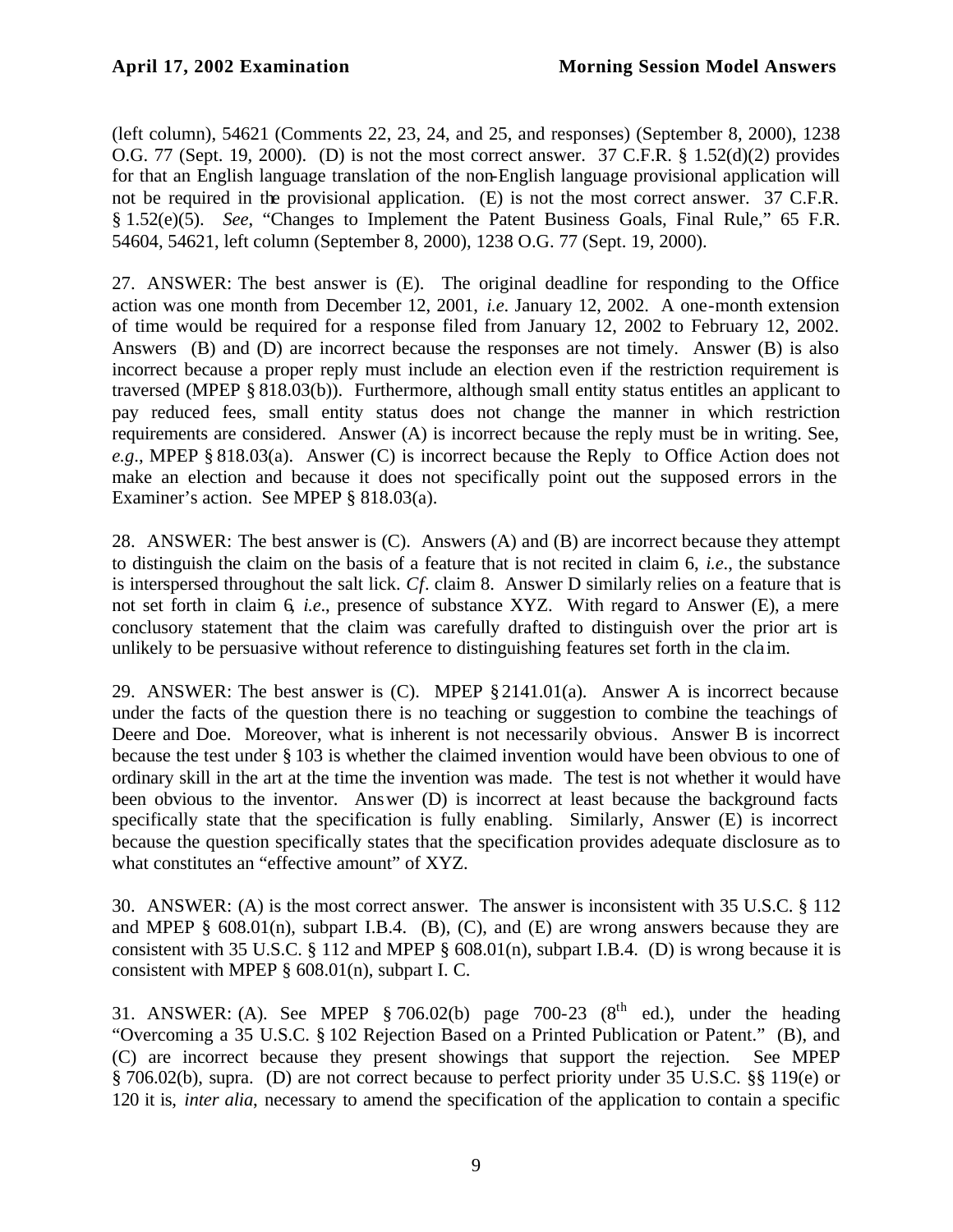reference to a prior application having a filing date prior to the reference. See MPEP § 706.02(b), supra. Furthermore, the declaration is not to be amended. (E) is incorrect because (B), (C) and (D) are incorrect.

32. ANSWER: (B). Since Johnnie developed the material and James thought of the idea to use it in microwave ovens, they rightfully could be considered coinventors of the new article of manufacture. As to (A) and (C), public use began on when the experimental use ended on January 30, 2001, and occurs even when the public is unaware that they were walking on the developed material since the material was used in a public place. As to (D), even though James only took a second to think of the idea, he is entitled to receive a patent unless it was obvious to one of ordinary skill in the art. Nothing in the prior art revealed that it was obvious to use the material in microwave ovens. As to (E), the article of manufacture is not barred even though the floor material itself cannot be patented. Johnnie conducted an experimental use of the article from December 31, 2000 through January 30, 2001. Thereafter, Johnnie had one year from the end date of the experimental use to file a patent application for the article. Johnnie may file a patent application before January 30, 2002.

33. ANSWER: (D) is the most correct answer. 37 C.F.R. § 1.105, and 37 C.F.R. § 1.56(c). A named inventor, and an attorney who prepares and prosecutes the application, are identified in 37 C.F.R.  $\S$  1.56(c), and an assignee is specified in 37 C.F.R.  $\S$  1.105(a)(1). Therefore (D) is correct. (E) is incorrect because (D) is correct.

34. ANSWER: (E) is the most correct answer. 37 C.F.R. § 1.121(c) and (d), and MPEP § 714, page 700-169 through 172 (8<sup>th</sup> Ed.) (*Amendments, Applicant's Action*). (A) is incorrect. MPEP  $\frac{1}{8}$  714.22, page 700-196, 197 ( $8<sup>th</sup>$  Ed.) (*Entry of Amendments*). Applicant may resubmit the amendment within any remaining period of time (set in the final rejection). No further extension of time or new time periods which might serve to extend the six month statutory period will be set in the advisory action. If time remains in the period set in the final rejection, applicants may resubmit the amendment, or request an extension of time (with appropriate fee) in which to do so, but will not be able to obtain an extension beyond the six-month statutory deadline. (B) is incorrect. MPEP § 714.22(a), page 700-198, (*Amendments Consolidating All Claims*). Applicants have the opportunity to consolidate all previous versions of pending claims from a series of separate amendment papers into a single clean version in a single amendment paper. This may be done at any time during prosecution of the application, though the entire clean claim set is subject to the provisions of 37 C.F.R. §§ 1.116(b) and 1.312. (C) is incorrect. MPEP § 714, page 700-169 through 172 (8th Ed.) (*Amendments, Applicant's Action)* While the first portion of the answer is correct because amendments to the drawings must be submitted on a separate paper showing the proposed changes in red for to the specification including the claims must be made by replacement paragraph/section/claim in clean form. This requirement is regardless of the mailing date of the Office action.

35. ANSWER: The correct answer is (D). The practice is set out in MPEP §1450. (A)is incorrect since the CAFC decision of *In re Amos*, 21 USPQ 2d 1271, held that reissue applicants have a right to claim any disclosed subject matter satisfying the first paragraph of 35 U.S.C. § 112. MPEP §1412.01. (A) and (B) are incorrect because the Office cannot reissue original unamended patent claims (where no error under 35 U.S.C. § 251 is corrected). (C) is incorrect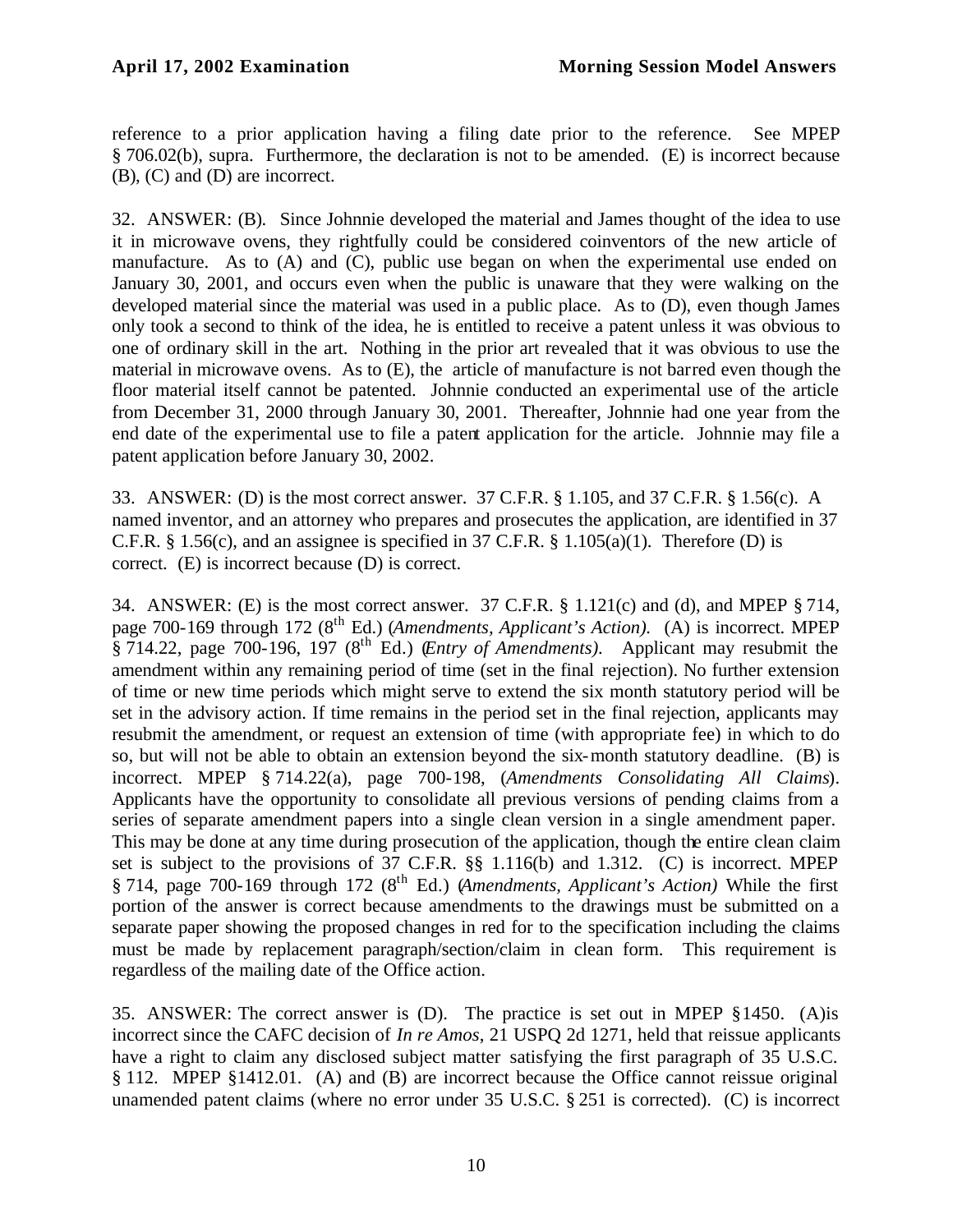because the original patent can only be surrendered once. USPTO has procedures for transferring the original patent grant from a reissue application to an divisional reissue application. USPTO procedures do not provide for surrendering a duplicate copy of an original patent grant. Reference may be made to the application in which it is surrendered. MPEP §1416(E) is incorrect since 37 C.F.R. § 1.176 only authorizes restriction between the originally claimed subject matter of the patent and previously unclaimed subject matter.

36. ANSWER: (C) is the most correct answer. The USPTO does not require or recommend a minimum or maximum number of dependent claims. 37 C.F.R. § 1.75(c). (A) is a USPTO recommendation. See MPEP §608.01(m) ("Similarly, product and process claims should be separately grouped."). (B) is a USPTO recommendation. See MPEP §608.01(m) ("Claims should preferably be arranged in order of scope so that the first claim presented is the least restrictive."). (D) is a PTO recommendation. See MPEP § 608.01(n), part IV. (E) is a USPTO requirement. See MPEP § 608.01(m) ("Each claim begins with a capital letter and ends with a period.").

37. ANSWER: (A) is the most correct answer, while (D) is not the most correct answer. See MPEP § 715.05, which, in pertinent part, states:

When the reference in question is a noncommonly owned U.S. patent claiming the same invention as applicant and its issue date is less than 1 year prior to the presentation of claims to that invention in the application being examined, applicant's remedy, if any, must be by way of 37 C.F.R. §1.608 instead of 37 C.F.R. § 1.131… . The reference patent can then be overcome only by way of interference.

(B) and (C) are not the most correct answers. See MPEP § 715.05, which, in pertinent part, states:

If the patent is claiming the same invention as the application and its issue date is 1 year or more prior to the presentation of claims to that invention in the application, a rejection of the claims of the application under 35 U.S.C. § 135(b) should be made. See *In re McGrew*, 120 F.3d 1236, 1238, 43 USPQ2d 1632, 1635 (Fed.Cir. 1997) (The court holding that application of 35 U.S.C. § 135(b) is not limited to inter partes interference proceedings, but may be used as a basis for ex parte rejections.).

(E) is a wrong answer because an affidavit or declaration traversing a ground of rejection may be received only where the reference "substantially shows or describes but does not claim the same patentable invention." 37 C.F.R. § 1.132.

38. ANSWER: (D) is the most correct answer. A reference is a "printed publication" if one of ordinary skill in the art can locate it with reasonable diligence. Its availability as prior art under § 102(b) depends upon proof of when the reference was "published" or became publicly accessible. Here, (D) is the correct answer because the Japanese patent application was published, *i.e*., "laid open," more than 1 year before applicant's filing date. (C) is incorrect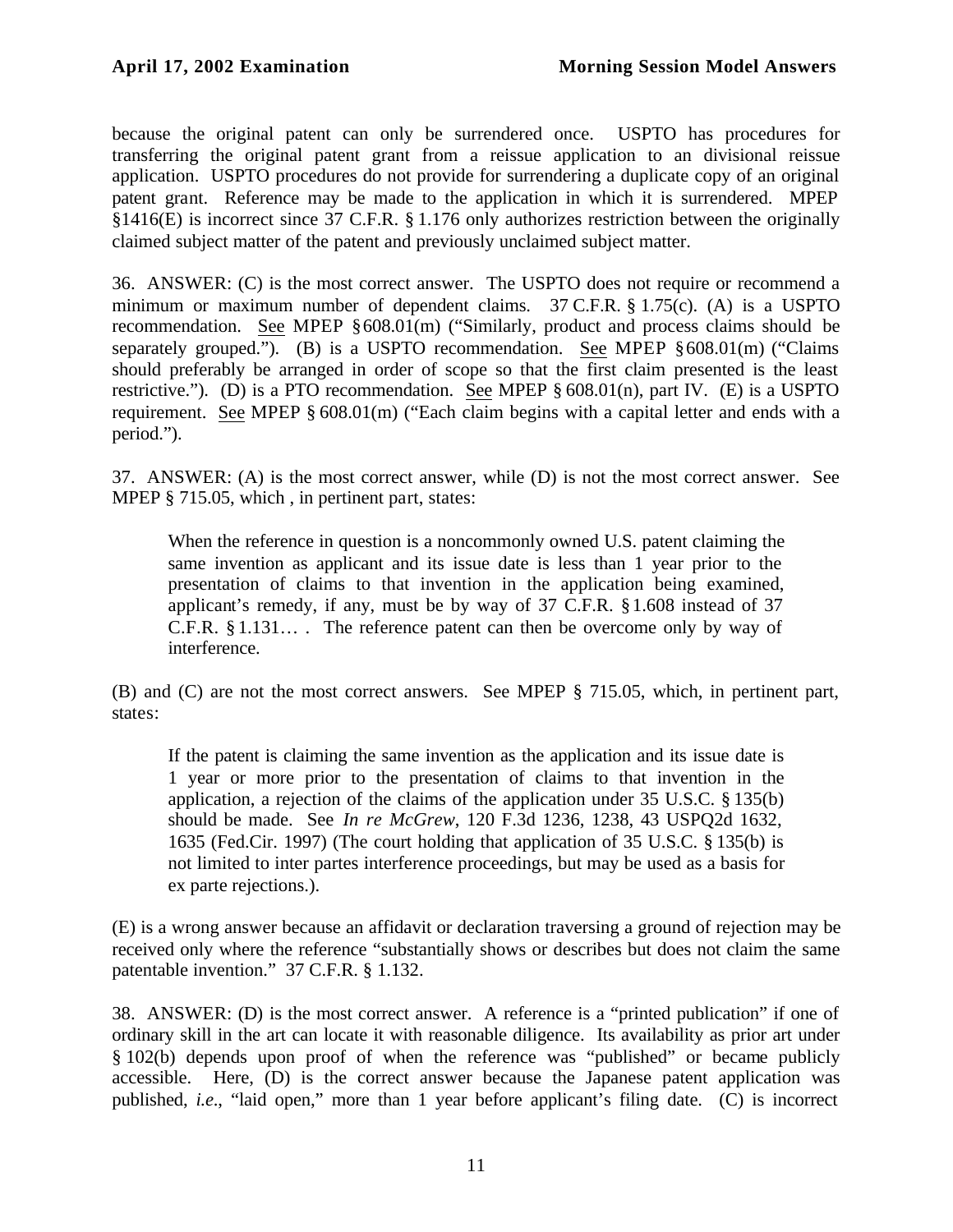because it was posted or published less than one year after applicant's filing date. (B) is incorrect because (1) the database retrieval date is after applicant's filing date, (2) the printout does not include the date on which the MEDLINE abstract was publicly posted and (3) reliance is on the printout per se not the actual article (reliance on the actual article would require getting the article and an English translation as well as determining the date when the journal was publicly available). (A) is incorrect because there is no evidence when the journal was publicly available. The examiner was unable to determine the actual date of publication.(E) is incorrect because  $(A)$ ,  $(B)$  and  $(C)$  are incorrect

39. ANSWER: (C) is the most correct answer. Under 37 C.F.R. § 1.53(d), "(1) A continuation…application…of a prior nonprovisional application may be filed as a continued prosecution application provided that: (i) The prior nonprovisional application is either: a utility…application that was filed under 35 U.S.C. § 111(a) before May 29, 2000, and is complete as defined by  $\S$  1.51(b);...and (ii) The application under this paragraph is filed before the earliest of payment of: (A) Payment of the issue fee on the prior application, unless a petition under 37 C.F.R. § 1.313(c) is granted in the prior application; (B) Abandonment of the prior application; or (C) Termination of proceedings on the prior application." (A) is not the most correct answer. 37 C.F.R. § 1.53(d)(1) does not authorize filing a divisional application as a CPA of a prior provisional application. (B) is not the most correct answer. 37 C.F.R. § 1.53(d)(1) does not authorize filing of a continuation-in-part application as a CPA of a prior complete nonprovisional utility application. (D) is not the most correct answer. Pursuant to 37 C.F.R. § 1.53(d)(1)(i)(A), the prior application must be filed prior to May 29, 2000. Since the prior CPA was actually filed on June 1, 2000, a further CPA cannot be filed off that CPA. The filing date of the first application (November 28, 1999) is not relevant to 37 C.F.R. § 1.53(d)(1)(i)(A), and is only used for identification purposes in the first CPA. See, "Request for Continued Examination Practice and Changes to Provisional Application Practice; Final Rule," 65 F.R. 50092, 50093, right column, second paragraph (Aug. 16, 2000), 1238 O.G. 13 (Sept. 5, 2000). (E) is not the most correct answer. 37 C.F.R.  $\S$  1.53(d)(1)(i)(A) does not authorize the filing of a divisional or continuation application as a CPA of a prior complete nonprovisional utility application filed on or after May 29, 2000.

40. ANSWER: (D) is the most correct answer. (A) and (B) are incorrect because, pursuant to MPEP § 503, the return postcard itself must specifically itemize the component parts of the new application. (C) is incorrect because, pursuant to MPEP § 503, the number of pages of each of the component parts of an application must be specified to obtain prima facie evidence of what was filed. In light of (A), (B), and (C) being incorrect, (E) is also incorrect.

41. ANSWER: Answer (A) is the best answer because it is an incorrect statement. See 37 C.F.R. § 1.131, which reads in relevant part:

(a)(2) A date of completion of the invention may not be established under this section before December 8, 1993, in a NAFTA country, or before January 1, 1996, in a WTO member country other than a NAFTA country.

(D) is correct statement. MPEP § 715.07. (B), (C) and (E) are also correct. 37 C.F.R. § 1.131. 35 U.S.C. § 104 (see history).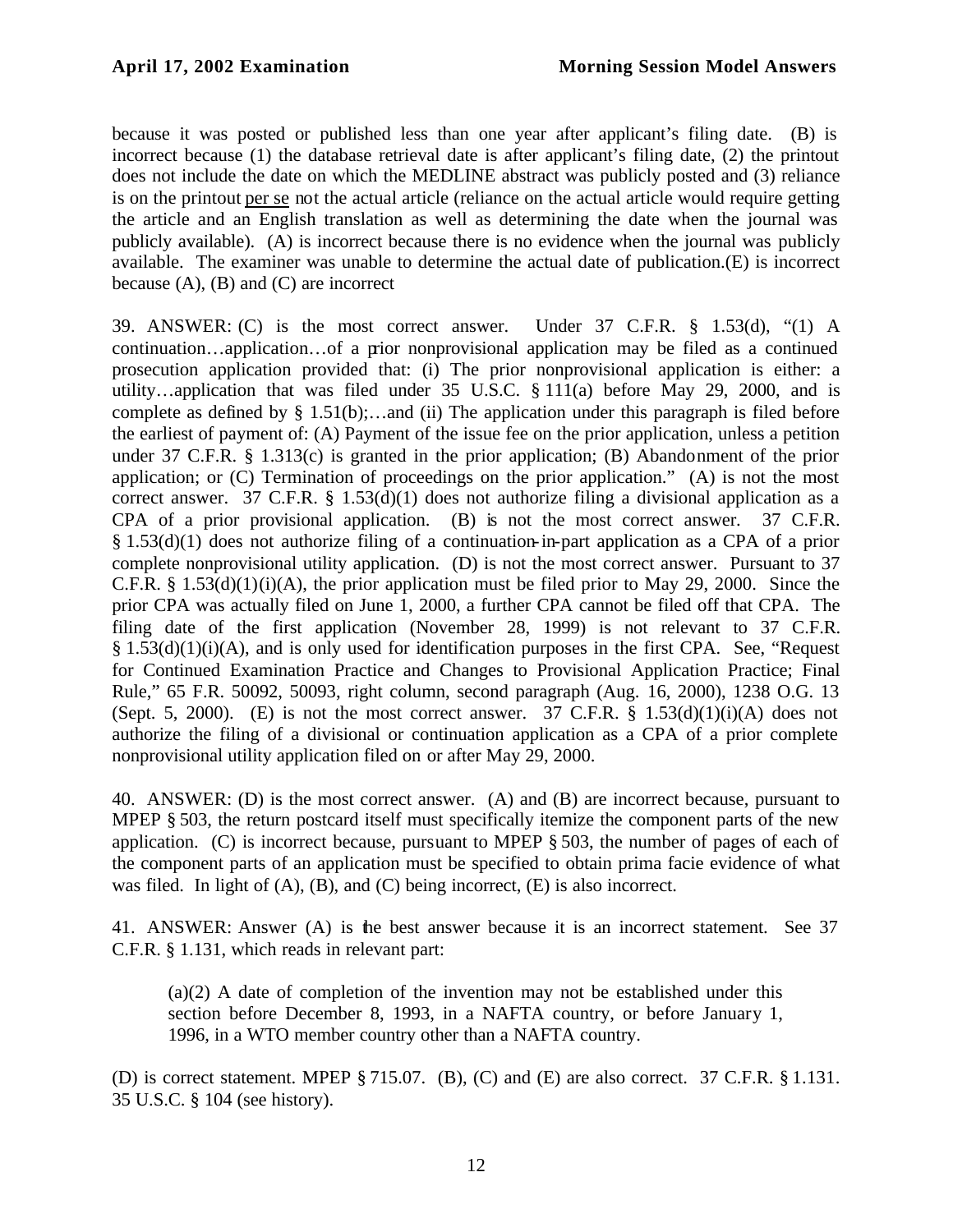42. ANSWER: (D) is the most correct answer. See MPEP § 714.03. Homer's reply is a *bona fide* attempt to advance the application to final action. The amendment will be considered as a non-responsive amendment because it does not comply with 37 C.F.R. §1.121. The applicant will be given a new time period of one month or 30 days from the mailing date of the notice of non-compliance to correct the amendment. 37 C.F.R. § 1.135(c); MPEP § 714.03. Answer (A) is incorrect because the application filed on December 3, 2001 is not eligible for the CPA practice. See MPEP § 706.07(h), page 700-71. Answer (B) is incorrect because the prosecution in the application is not closed. A reply in compliance with 37 C.F.R. § 1.111 is missing. See 37 C.F.R. § 1.114(a); MPEP § 706.07(h). Answer (C) is incorrect because action cannot be suspended in an application which contains an outstanding Office action awaiting reply by the applicant. See 37 C.F.R. § 1.103; MPEP § 709. Answer (E) is incorrect because the reply does not meet the requirements of 37 C.F.R. § 1.111 and is not considered a bona fide attempt under 37 C.F.R. § 1.135(c). Also the response does not reply to the drawing objections.

43. ANSWER: (D) is the most correct answer. 37 U.S.C. § 254, 37 C.F.R. § 1.322(a)(1)(ii), and MPEP § 1480, pages 1400-63 and 64,  $(8^{th}$  Ed.), *(Certificates of Correction – Office Mistake*). (A) is incorrect. 37 C.F.R. §1.322(a)(2), and MPEP § 1480, pages 1400-63 and 64,  $(8<sup>th</sup> Ed.)$ , *(Certificates of Correction – Office Mistake*). Third parties do not have standing to demand that the Office issue or refuse to issue a certificate of correction. (B) is incorrect. 37 C.F.R. § 1.322(a)(4), and MPEP § 1480, page 1400-63,  $(8^{th}$  Ed.), *(Certificates of Correction – Office Mistake*). The Office will not issue a certificate of correction under 37 C.F.R. § 1.322 without first notifying the patentee (including any assignee of record) at the correspondence address of record as specified in § 1.33(a) and affording the patentee or an assignee an opportunity to be heard. Additionally, the Office has the discretion to decline to issue a certificate of correction even though an Office mistake exists if the Office mistakes are of a nature that the meaning intended is obvious from the context. (C) is incorrect. 37 C.F.R. § 1.322(a)(3) and MPEP § 1480, pages 1400-63 and 64,  $(8^{th}$  Ed.), *(Certificates of Correction – Office Mistake*). A request for a certificate of correction to correct a mistake in a patent incurred through the fault of the Office may relate to any issued patent including those involved in interference. Where the request relates to a patent involved in an interference, the request must comply with the requirements of 37 C.F.R. § 1.322 and be accompanied by a motion under 37 C.F.R. § 1.635. (E) is incorrect. 37 C.F.R. § 1.322(a)(1), and MPEP § 1480, pages 1400-63 and 64, (8th Ed.), (*Certificates of Correction – Office Mistake*). The Commissioner may also issue a certificate of correction to correct a mistake in a patent, incurred through the fault of the Office, acting *sua sponte* for mistakes that the Office discovers or acting on information about a mistake supplied by a third party.

44. ANSWER: (E) is the correct answer. 37 C.F.R. § 1.48(b) (effective November 7, 2000); "Changes To Implement the Patent Business Goals; Final Rule," 65 FR 54604, 54619 (September 8, 2000). As stated in 65 FR at 54619, middle column, "Sections 1.48(b) and (d) are revised to indicate that a request to correct the inventorship thereunder must be signed by a party as set forth in  $\S$  1.33(b)…" (A), (B), and (C) are provided for in 37 C.F.R.  $\S$  1.33(b). Thus (E), the most inclusive answer, is correct.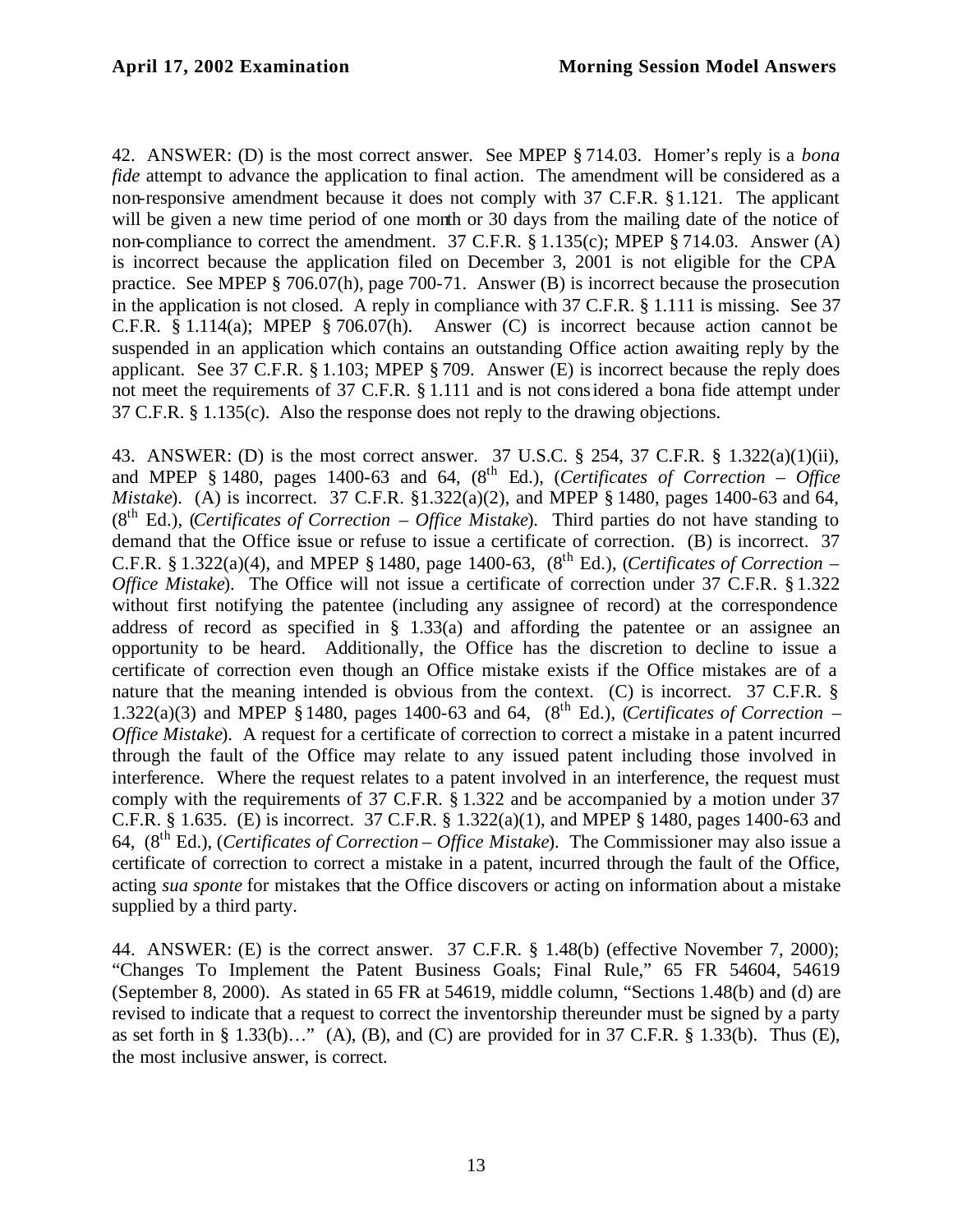45. ANSWER: (E). See MPEP § 706.02(b) page 700-23 ( $8<sup>th</sup>$  ed.), under the heading "Overcoming a 35 U.S.C. § 102 Rejection Based on a Printed Publication or Patent." (A), (B), and (C) alone, as well as (D) are not correct because they are not the most inclusive.

46. ANSWER: (A) is the most correct answer. The patentability of a product-by-process claim is determined based on the product itself, not on the process of making it. *See In re Thorpe*, 777 F.2d 695, 697, 227 USPQ 964, 966 (Fed. Cir. 1985), and MPEP § 2113. (B) and (D) are not proper choices because when evidence indicates that the applicant's product and that of the prior art are identical or substantially identical, the burden shifts to the applicant to overcome the rejection by providing evidence that the prior art product does not necessarily or inherently possess a relied-upon characteristic of the applicant's claimed product. *See In re Fitzgerald*, 619 F.2d 67, 70, 205 USPQ 594, 596 (CCPA 1980); *In re Best*, 562 F.2d 1252, 1255, 195 USPQ 430, 433-34 (CCPA 1977), and MPEP §2112. (C) is not the proper choice because evidence of unexpected results is not relevant to anticipation. *See In re Malagari*, 499 F.2d 1297, 1302, 182 USPQ 549, 553 (CCPA 1974), and MPEP § 711.03(c). (E) is not the proper choice because a rejection under 35 U.S.C. § 102(b) is a statutory bar to patentability, and 37 C.F.R. § 1.131(a)(2) states that § 131 cannot be used to establish prior invention when the rejection is based upon a statutory bar.

47. ANSWER: (C). 35 U.S.C. §§ 111(b)(7), 119(e); 37 C.F.R. § 1.55,1.78(a)(4); MPEP  $§ 201.04(b)$  – page 200-16, and 201.15. (C) is true because X is not entitled to the Canadian application priority date because the nonprovisional application was filed more than one year from the filing date of the Canadian application. Furthermore, a provisional application is not entitled to claim priority based on any other application under 35 U.S.C. §§ 119, 120, 121, and 365. The earliest date that the nonprovisional application is entitled to claim is the January 19, 2001 date. Where applicant is not entitled to a priority date, MPEP §201.15 states that an examiner may make a rejection based on an intervening reference. (A) is false because priority may not be claimed to the Canadian application because over 12 months elapsed between the filing of the Canadian application and the filing of the non-provisional US application and no priority claim is available via the provisional application. (B) is false. The patent term will be measured from the filing date of the provisional application. See MPEP § 201.04(b), page 200- 16. (D) is false because (A) and (B) are false. (E) is false because (C) is true.

48. ANSWER: (B) is the most correct answer. 37 C.F.R. § 1.27 (a)(3)(i) & (ii) which prohibits claiming of small entity status if the nonprofit organization (a university) has assigned, granted, conveyed, or licensed any rights in the invention to any person, concern, or organization which would not qualify as a person, small business concern, or a nonprofit organization. In the example above, the licensee, ATC, does not qualify for small entity status. See also MPEP § 509.02 at pp. 500-32 to 500-34. Answer (A) in incorrect, because it does not matter that the university has over 500 students. A university can still qualify for small entity status even though it has more than 500 students. 37 C.F.R.  $\S 1.27(a)(3)(ii)(A)$ . Answer (C) is incorrect because the invention has been licensed to a large entity, and the size of the student body does not determine whether a university qualifies as a small entity. Answer (D) is incorrect because although PTI is an institution of higher education, there has been a license to an organization that does not qualify for small entity status. Answer (E) is incorrect because answer (B) is correct.